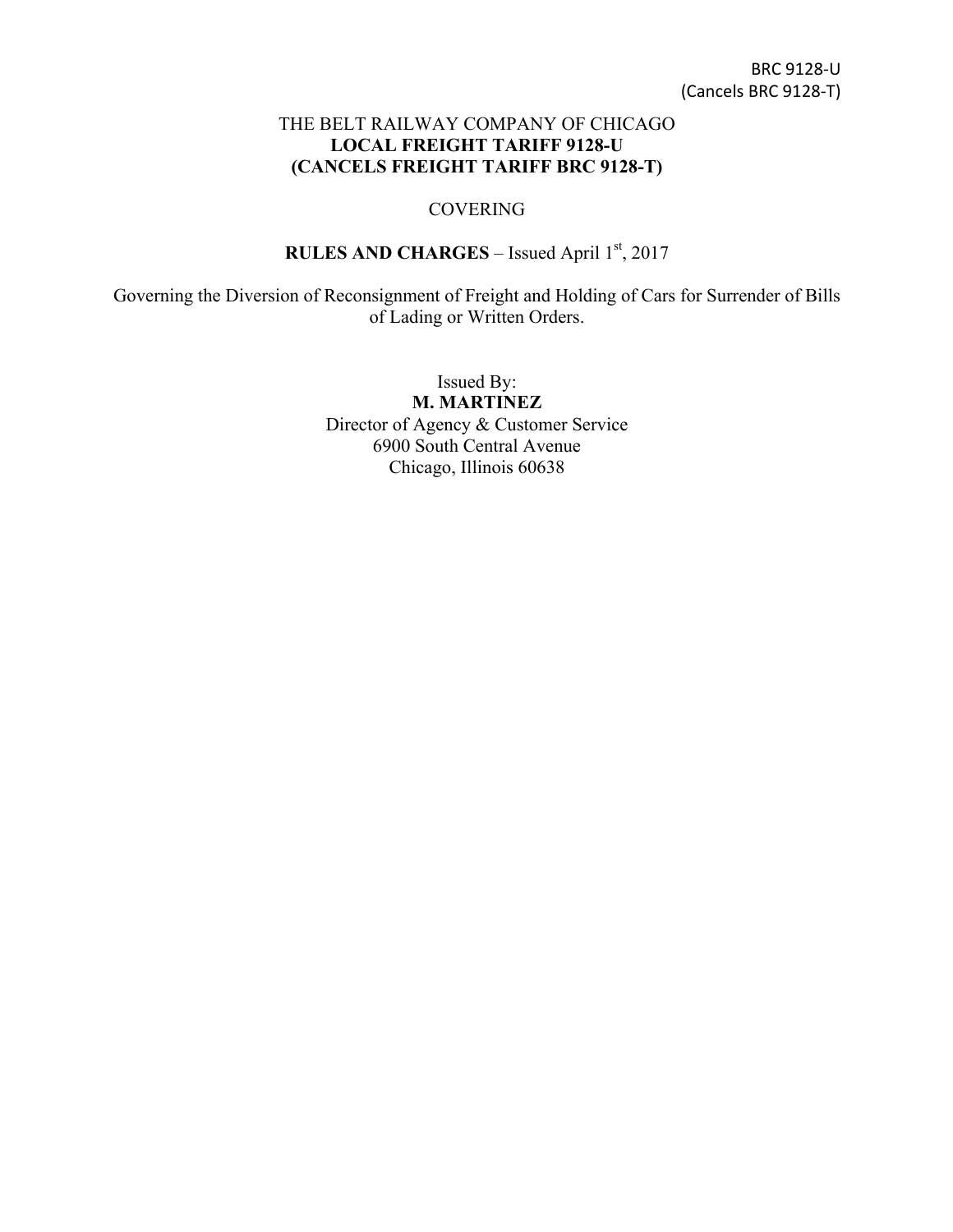| <b>ITEM</b> | <b>SUBJECT</b>       | <b>RULES AND CHARGES</b>                                   |
|-------------|----------------------|------------------------------------------------------------|
| 5           | <b>APPLICATION</b>   | (a) All carload traffic, including empty equipment on      |
|             |                      | its own wheels when moving on revenue billing, except      |
|             |                      | as stated under caption "EXCEPTIONS", may be               |
|             |                      | diverted or reconsigned, or held for surrender of bills of |
|             |                      | lading or written orders, as provided in Items 105, 110,   |
|             |                      | on this line, subject to the following rules, regulations  |
|             |                      | and charges.                                               |
|             |                      | (b) These rules apply to a car which is in the possession  |
|             |                      | of this line, or while on its public delivery or other     |
|             |                      | tracks, or while the car is on private or assigned sidings |
|             |                      | connected with this line.                                  |
|             |                      | (c) When an order under these rules is received by this    |
|             |                      | line, diligent effort will be made to locate the car and   |
|             |                      | effect the change desired while on this line, but such     |
|             |                      | line will not be responsible for failure to effect the     |
|             |                      | change ordered unless such failure is due to the error or  |
|             |                      | negligence of its employees.                               |
|             |                      | (d) Freight will be considered as loaded on or in one car  |
|             |                      | when:                                                      |
|             |                      | (a) the length of same requires the use of more than       |
|             |                      | one car or                                                 |
|             |                      | (b) two cars are furnished in lieu of a single car         |
|             |                      | ordered by the shipper, or                                 |
|             |                      | (c) The applicable classification of tariffs lawfully on   |
|             |                      | file with the Interstate Commerce or state Commissions     |
|             |                      | authorize the application of carload rates on freight in   |
|             |                      | excess of full carloads.                                   |
|             |                      | (e) If an order is received by this line and is            |
|             |                      | subsequently changed or canceled by the consignor,         |
|             |                      | consignee, owner or carrier delivering the car to the      |
|             |                      | BRC in switch movement before the car has been             |
|             |                      | moved in execution of the order, it will not constitute a  |
|             |                      | diversion or reconsignment order under these rules, and    |
|             |                      | only the order governing and the charge applicable to      |
|             |                      | the subsequent order under which the car is moved will     |
| 10          | <b>DEFINITION OF</b> | be applied.                                                |
|             | <b>TERMS</b>         | The term "Diversion" or "Reconsignment" means:             |
|             |                      | (a) a change in the name of the consignee;                 |
|             |                      | (b) a change in the name of the consignor;                 |
|             |                      | (c) a change in the destination;                           |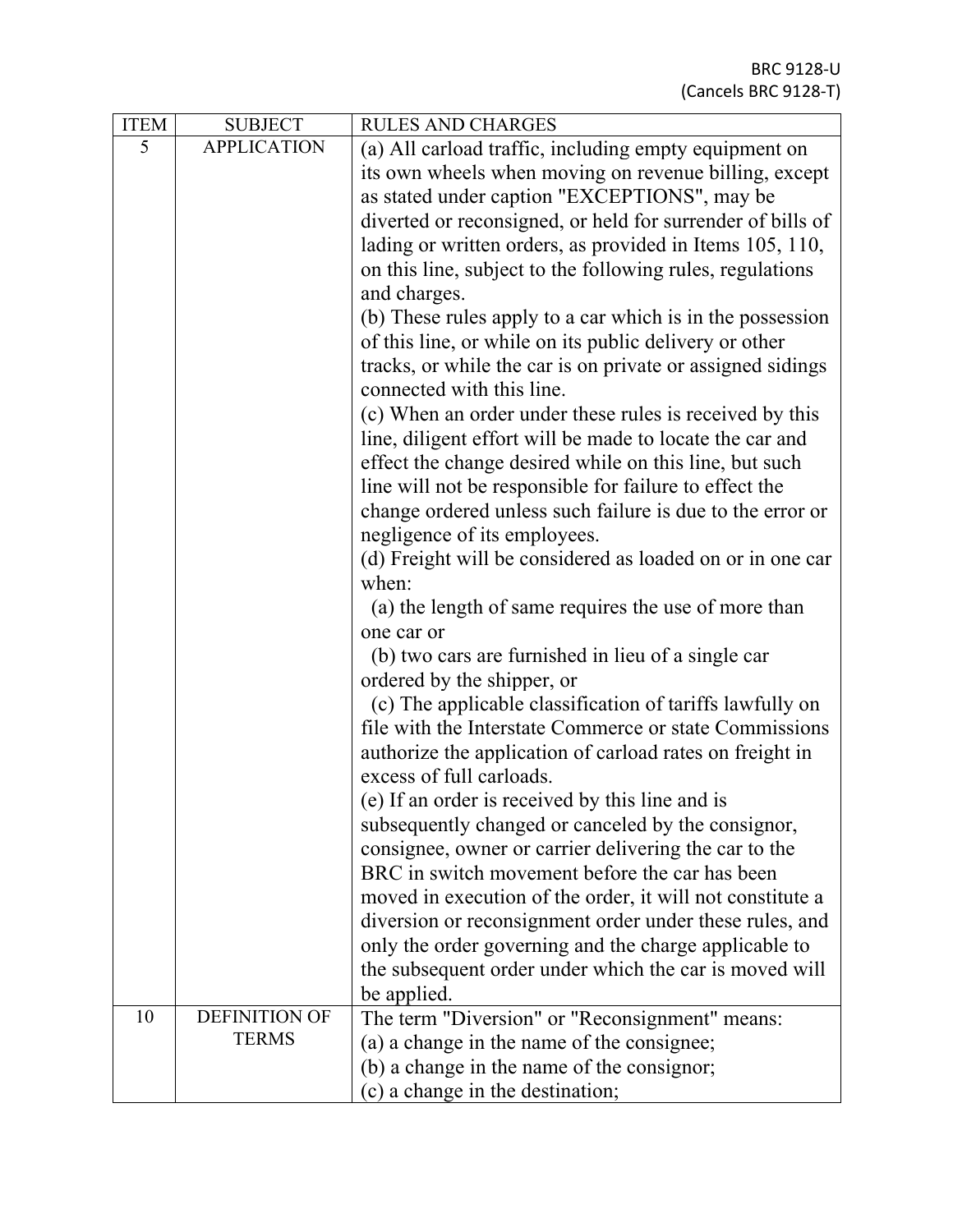|    |                   | (d) a change in the route at the request of the consignor,  |
|----|-------------------|-------------------------------------------------------------|
|    |                   | consignee, or owner;                                        |
|    |                   | (e) any other instructions given by consignor,              |
|    |                   | consignee, owner or carrier delivering the car to the       |
|    |                   | BRC in switch movement necessary to effect delivery         |
|    |                   | and requiring an addition to or a change in billing or an   |
|    |                   | additional movement of the car, or both.                    |
| 15 | <b>CONDITIONS</b> | The services herein authorized are subject to the           |
|    |                   |                                                             |
|    |                   | following conditions:                                       |
|    |                   | (a) That shipment has not broken bulk except such as        |
|    |                   | incident to an inspection thereof (see NOTE);               |
|    |                   | NOTE.--The term "broken bulk" as used herein is not         |
|    |                   | to be construed as applying to the removal of samples       |
|    |                   | of the lading of the cars for such purposes as              |
|    |                   | inspection, grading or testing (provided such samples       |
|    |                   | are not removed from the premises or property of this       |
|    |                   | line), nor to carload shipments stopped in transit under    |
|    |                   | tariff authority to partly unload or to complete loading.   |
|    |                   | (b) An order for diversion or reconsignment will not be     |
|    |                   | accepted under these rules at or to a station or to a point |
|    |                   | of delivery against which an embargo is in force, but a     |
|    |                   | shipment made under an authorized permit is not             |
|    |                   |                                                             |
|    |                   | subject to this condition;                                  |
|    |                   | (c) On a "Straight" bill of lading consignment, the         |
|    |                   | original bill of lading should be surrendered or other      |
|    |                   | proof of ownership established. Except as otherwise         |
|    |                   | provided in Item 105, on a shipment consigned "To           |
|    |                   | Order" an order to divert or reconsign under these rules    |
|    |                   | will not be effective until the original bill of lading is  |
|    |                   | surrendered for cancellation, endorsement, or exchange,     |
|    |                   | or in its absence, satisfactory bond of indemnity           |
|    |                   | executed in lieu thereof, or other approved security        |
|    |                   | given;                                                      |
|    |                   | (d) A request for diversion or reconsignment must be        |
|    |                   | made or confirmed in writing, and an order for              |
|    |                   | diversion or reconsignment which specified that             |
|    |                   |                                                             |
|    |                   | through rate is to be protected will not be construed as    |
|    |                   | obligating carriers to protect other than the lawful rate   |
|    |                   | and charges under these rules. (See Item 30);               |
|    |                   | When an order for diversion or reconsignment requires       |
|    |                   | the application of a rate and/or route which cannot be      |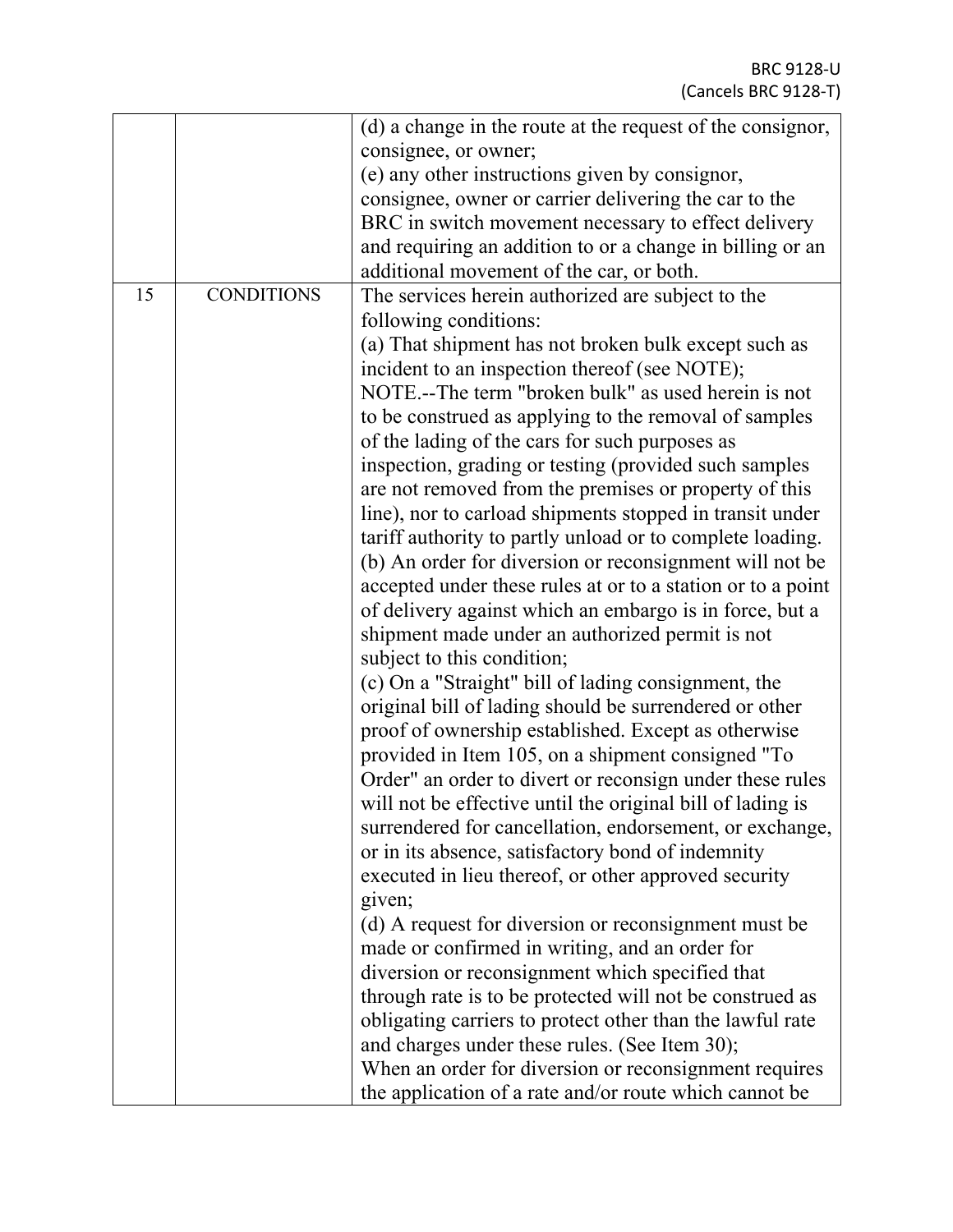|    |                   | lawfully applied via the point at which the diversion or<br>reconsignment is made, prompt notice shall be given to<br>the party requesting the diversion or reconsignment;<br>and unless such order also contains the alternative of<br>forwarding car as originally billed the car will be<br>stopped for orders subject to the provisions of Item 60;<br>(e) That no back haul is involved except as expressly<br>provided in Item 95;<br>(f) All charges against the property, whether accrued or<br>accruing under these rules or otherwise, must be paid,<br>or guaranteed to the satisfaction of the carrier, by the<br>party or parties requesting the diversion or<br>reconsignment before car is diverted or reconsigned.                                                                                                                                                                                                                                                                                                                                                                                                                                                                                                                                                                                                                                                                                                                                                                                        |
|----|-------------------|---------------------------------------------------------------------------------------------------------------------------------------------------------------------------------------------------------------------------------------------------------------------------------------------------------------------------------------------------------------------------------------------------------------------------------------------------------------------------------------------------------------------------------------------------------------------------------------------------------------------------------------------------------------------------------------------------------------------------------------------------------------------------------------------------------------------------------------------------------------------------------------------------------------------------------------------------------------------------------------------------------------------------------------------------------------------------------------------------------------------------------------------------------------------------------------------------------------------------------------------------------------------------------------------------------------------------------------------------------------------------------------------------------------------------------------------------------------------------------------------------------------------------|
| 20 | <b>EXCEPTIONS</b> | NO DIVERSION OR RECONSIGNMENT CHARGE<br><b>WILL BE MADE:</b><br>(a) For a single diversion or reconsignment if order for<br>such diversion or reconsignment is received by local<br>freight agent at initial billing point in time to permit<br>instructions to be given to yard employees before car<br>leaves the yard at such initial billing point;<br>(b) Where the car is placed for delivery at destination,<br>and an order for the delivery of the contents thereof to<br>other than the billed consignee is or has been presented<br>to and accepted by the agent of this line at destination,<br>and no additional movement of the car is required;<br>(c) Where a change in route is made necessary by<br>embargo placed against the billed destination or route<br>thereto subsequent to acceptance of the car by carrier at<br>point of origin;<br>(d) Where all charges have been paid to billed<br>destination and delivery accepted, and a new bill of<br>lading (not an exchange bill of lading) issued to a new<br>destination on basis of the rate (not proportional<br>reshipping, or transshipping rate applicable on traffic<br>originating beyond the new point of origin) applicable<br>from the new point of origin shown in the new bill of<br>lading, and without any carrier or agent of the carrier<br>acting for the shipper. Such transaction will not be<br>considered as a diversion or reconsignment under these<br>rules.<br>(e) When the combination of tariff rates applicable on a |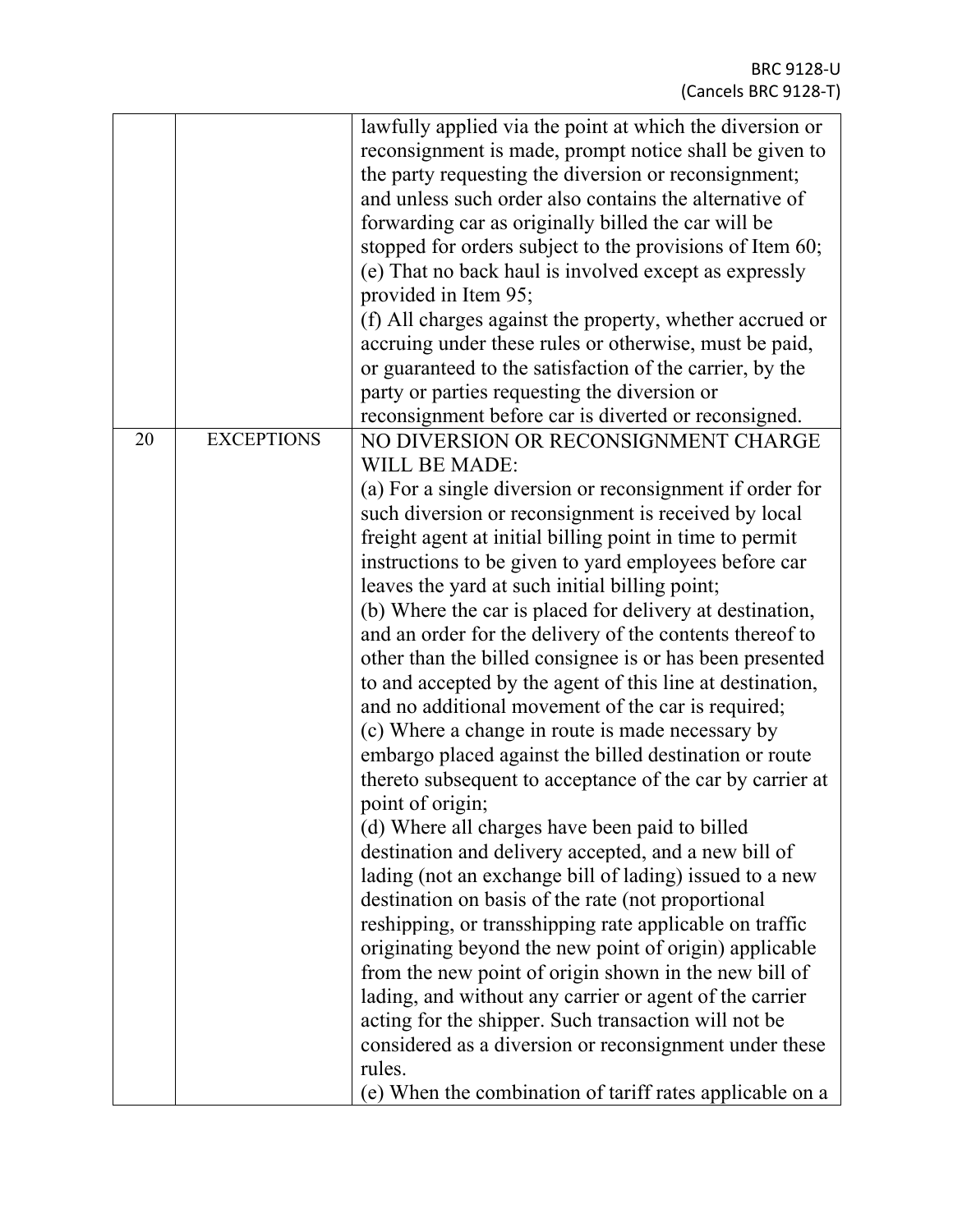|    |                                      | shipment terminating at and on a shipment originating        |
|----|--------------------------------------|--------------------------------------------------------------|
|    |                                      | at the point of diversion or reconsignment is charged.       |
|    |                                      |                                                              |
| 25 | <b>TRANSFER OF</b>                   | Transfers and waybills covering a car diverted or            |
|    | <b>WAYBILLS</b>                      | reconsigned under these rules, also freight bills where      |
|    |                                      | the reconsignment charge is to be collected from the         |
|    |                                      | consignee, should bear separate notation stating where       |
|    |                                      | and when the diversion or reconsignment was effected,        |
|    |                                      | and what charges, if any were assessed.                      |
| 30 | <b>APPLICATION OF</b>                | Where the through rate is authorized under rules, it is      |
|    | <b>FREIGHT RATES</b>                 | the applicable rate (local rate, joint rate, or combination  |
|    |                                      |                                                              |
|    |                                      | of rates including intermediate rates) in effect on date     |
|    |                                      | of shipment from point of origin over the route of           |
|    |                                      | movement via the diversion or reconsignment point to         |
|    |                                      | final destination. (See Item 45).                            |
| 35 | <b>DEMURRAGE</b><br><b>AND TRACK</b> | Cars stopped, diverted or reconsigned under these rules      |
|    | <b>STORAGE</b>                       | also will be subject to demurrage and track storage          |
|    |                                      | charges lawfully in effect at the point where stopping,      |
|    |                                      | diversion or reconsignment is accomplished.                  |
| 40 | <b>SWITCHING</b>                     | If an order under these rules is effected after arrival of a |
|    | <b>CHARGES</b>                       | car at the billed destination and after such car has been    |
|    |                                      | delivered to a connecting road, which necessitates the       |
|    |                                      | return of the car to this line or the movement to another    |
|    |                                      | or different connecting line, the published switching        |
|    |                                      | charge (see Note) of such connecting road or roads will      |
|    |                                      | be in addition to the other charges provided herein.         |
|    |                                      | Where the combination of local or proportional rates is      |
|    |                                      | applied to and from the diversion or reconsignment           |
|    |                                      | point, switching charges at such point will be added or      |
|    |                                      | absorbed to the same extent as is authorized in              |
|    |                                      | connection with the rate to and the rate from the            |
|    |                                      | diversion or reconsignment point.                            |
|    |                                      | NOTE.--This carrier will assess a charge of \$222.00 per     |
|    |                                      | car when it has no published switching charge for a          |
|    |                                      | switching service which it performs in the necessary         |
|    |                                      | movement of a diverted or reconsigned car handled            |
|    |                                      |                                                              |
|    |                                      | under the diversion or reconsignment rules of                |
|    |                                      | connecting road-haul carriers; and such charge will          |
|    |                                      | accrue to this carrier.                                      |
| 45 | <b>CHANGE IN</b>                     | (a) Only one change in destination at the applicable rate    |
|    | <b>DESTINATION</b>                   | (see Item 30) from point of origin to final destination      |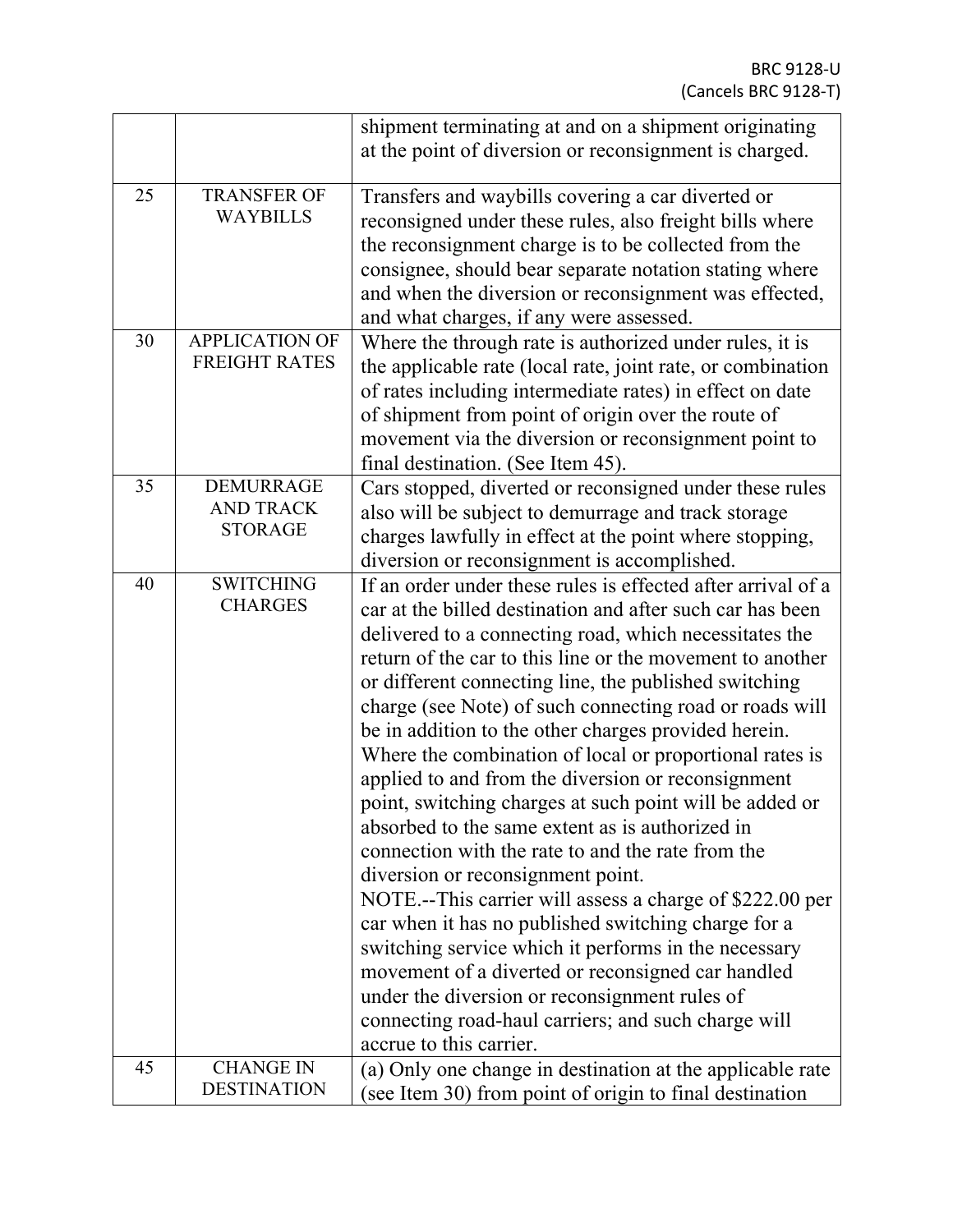| 50 | <b>CHANGE IN</b><br><b>NAME OF</b>                               | will be permitted by this line under these rules, and<br>then only provided the car has not had a previous<br>change in destination while on the line of other carriers<br>after leaving the initial billing point (see Item 60).<br>(b) Except as provided in paragraph (c) of this rule, if,<br>after car has had one change in destination after leaving<br>the initial billing point, the destination is again changed<br>upon request of consignor, consignee, or owner, the<br>shipment will be treated as a new shipment from the<br>point at which the second or subsequent change in<br>destination is accomplished and will be subject to the<br>tariff rates to and from such point applicable on a<br>shipment terminating at and on a shipment originating<br>at such point, plus all charges previously accrued.<br>(c) If a car is stopped short of the billed destination<br>after it has had one change in destination, it will be<br>subject to the tariff rates applicable on a shipment<br>terminating at and on a shipment originating at the<br>point at which the first change in destination was<br>accomplished, plus all charges previously accrued.<br>(d) If a car which has had one previous change in<br>destination is stopped at a point short of the billed<br>destination for the purpose of partial unloading under<br>proper tariff authority, and is there completely<br>unloaded, the transaction will not be considered as a<br>second change in destination under paragraph (b) or (c)<br>of this rule, but a charge of \$111.00 per car will be<br>assessed, plus all charges previously accrued, and the<br>point of unloading will be considered the final<br>destination in rating the shipment.<br>A change in the name of the consignor with no other |
|----|------------------------------------------------------------------|-----------------------------------------------------------------------------------------------------------------------------------------------------------------------------------------------------------------------------------------------------------------------------------------------------------------------------------------------------------------------------------------------------------------------------------------------------------------------------------------------------------------------------------------------------------------------------------------------------------------------------------------------------------------------------------------------------------------------------------------------------------------------------------------------------------------------------------------------------------------------------------------------------------------------------------------------------------------------------------------------------------------------------------------------------------------------------------------------------------------------------------------------------------------------------------------------------------------------------------------------------------------------------------------------------------------------------------------------------------------------------------------------------------------------------------------------------------------------------------------------------------------------------------------------------------------------------------------------------------------------------------------------------------------------------------------------------------------------------------------------------------------------------------------------------|
|    | <b>CONSIGNOR</b>                                                 | change in billing instructions will be permitted at a<br>charge of \$111.00 per car.                                                                                                                                                                                                                                                                                                                                                                                                                                                                                                                                                                                                                                                                                                                                                                                                                                                                                                                                                                                                                                                                                                                                                                                                                                                                                                                                                                                                                                                                                                                                                                                                                                                                                                                |
| 55 | <b>DIVERSION OR</b><br><b>RECONSIGNMENT</b><br><b>IN TRANSIT</b> | If a car is diverted or reconsigned in transit prior to<br>arrival at original destination, the through rate (Item 30)<br>will be applied, plus a charge of \$111.00 per car for<br>such service.                                                                                                                                                                                                                                                                                                                                                                                                                                                                                                                                                                                                                                                                                                                                                                                                                                                                                                                                                                                                                                                                                                                                                                                                                                                                                                                                                                                                                                                                                                                                                                                                   |
| 60 | <b>STOPPING IN</b><br><b>TRANSIT</b>                             | (a) Except as otherwise provided in Item 45, if on<br>request of consignor, consignee or owner, a car is<br>stopped for orders for the purpose of delivery or<br>diversion or reconsignment or reforwarding prior to the                                                                                                                                                                                                                                                                                                                                                                                                                                                                                                                                                                                                                                                                                                                                                                                                                                                                                                                                                                                                                                                                                                                                                                                                                                                                                                                                                                                                                                                                                                                                                                            |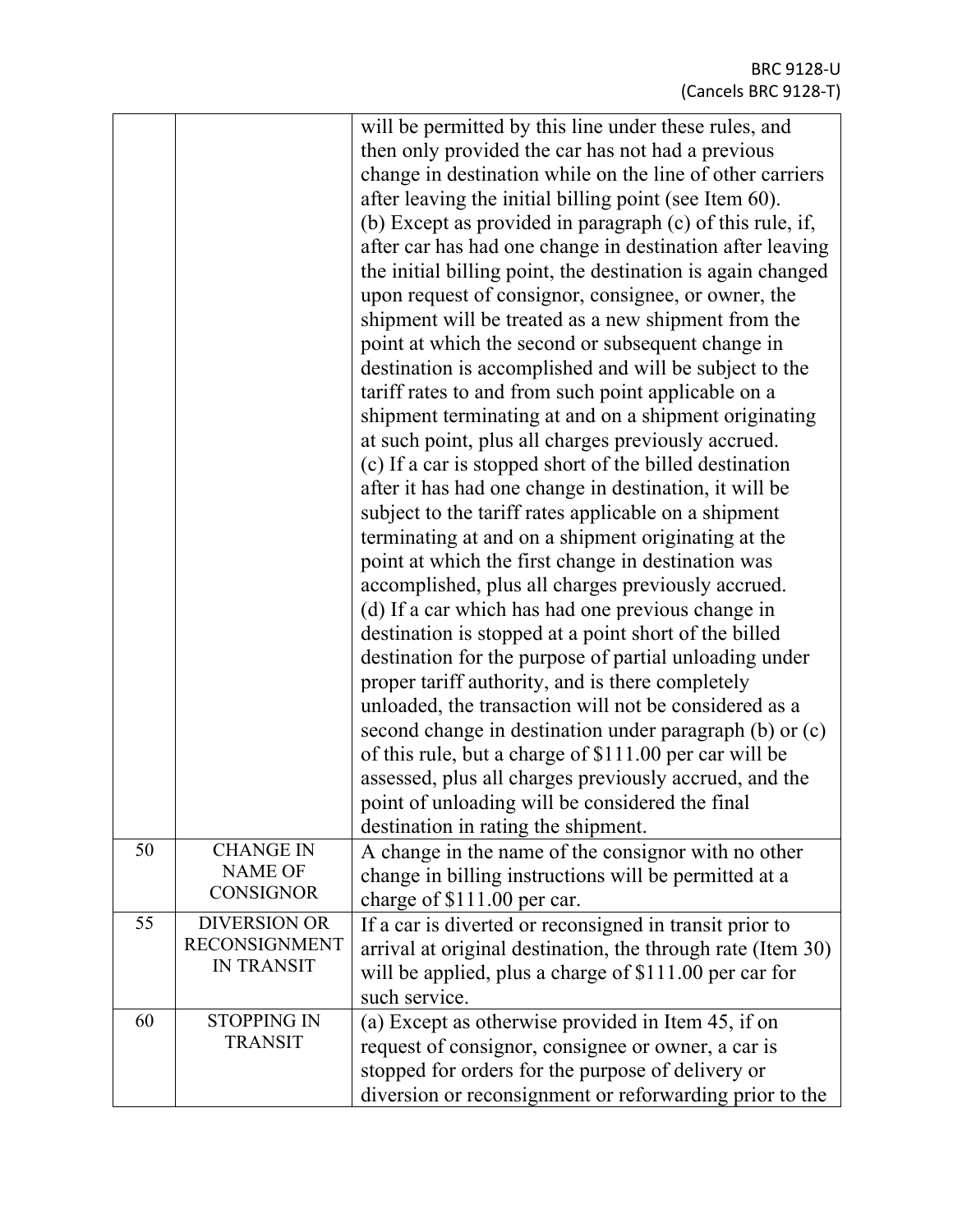|    |                      | arrival at original billed destination, a charge of          |
|----|----------------------|--------------------------------------------------------------|
|    |                      | \$111.00 per car will be made for such service and the       |
|    |                      | point where the car is stopped will be considered the        |
|    |                      | original destination of the freight, and notice will be      |
|    |                      | sent, or given, to the party (at the post office address     |
|    |                      |                                                              |
|    |                      | designated by him) on whose order car is held. If the        |
|    |                      | car is subsequently forwarded from point at which held,      |
|    |                      | the provisions of Items 70 and/or 95, as the case may        |
|    |                      | be, will also be applied. The service of stopping as         |
|    |                      | provided in this rule will not prevent one change of         |
|    |                      | destination under the provisions of Item 45.                 |
|    |                      | (b) If, after arrival at billed destination, car is withheld |
|    |                      | from placement on request of consignor, consignee, or        |
|    |                      | owner, no charge will be made for such service but the       |
|    |                      | point at which car is held will be considered the            |
|    |                      | destination of the car and notice will be sent, or given,    |
|    |                      | to the party (at the post office address designated by       |
|    |                      | him) on whose order car is held. If the car is               |
|    |                      | subsequently placed for unloading, or is forwarded           |
|    |                      | from the point at which held, the provisions of Item 70      |
|    |                      | will also be applied. The service of withholding from        |
|    |                      | placement as provided in this rule will not prevent one      |
|    |                      |                                                              |
|    |                      | change in destination under the provisions of Item 45.       |
|    |                      | (c) If a car is stopped or held by this line without         |
|    |                      | specific instructions from the consignor, consignee, or      |
|    |                      | owner, for the purpose of obtaining diversion or             |
|    |                      | reconsignment orders, at any point intermediate to the       |
|    |                      | destination to which the car is consigned, no charge         |
|    |                      | will be made for the stop, but the point at which car is     |
|    |                      | stopped or held will be considered as the destination of     |
|    |                      | the car and any diversion or reconsignment effected at       |
|    |                      | the request of consignor, consignee, or owner will be        |
|    |                      | made under the provisions of Items 70, and/or 95, as         |
|    |                      | the case may be, except that if the consignor, consignee     |
|    |                      | or owner requests that the car be forwarded over the         |
|    |                      | same route and to the same consignee and destination         |
|    |                      | as originally billed and it is actually so forwarded, such   |
|    |                      |                                                              |
|    |                      | forwarding will not be considered as a diversion or          |
|    |                      | reconsignment under these rules.                             |
| 70 | <b>DIVERSION OR</b>  | If a car is diverted or reconsigned on orders placed with    |
|    | <b>RECONSIGNMENT</b> | local freight agent, or other designated officer, after      |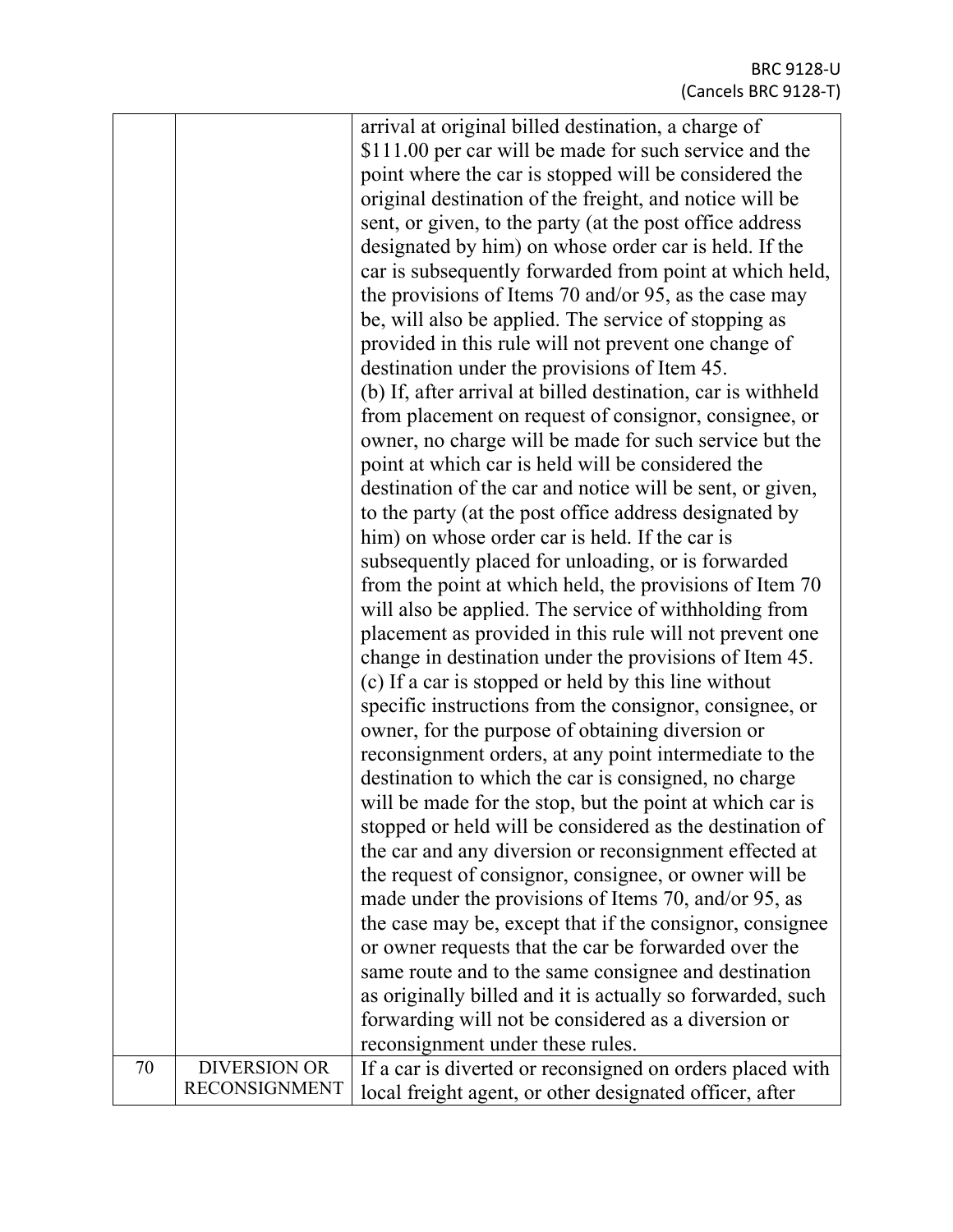|     | <b>BEFORE</b>                          | arrival of the car at billed destination, but before        |
|-----|----------------------------------------|-------------------------------------------------------------|
|     | <b>PLACEMENT</b>                       | placement for unloading, the through rate (Item 30) will    |
|     |                                        | be applied and a charge of \$222.00 per car will be made    |
|     |                                        | for such service.                                           |
| 75  | <b>METHOD OF</b>                       | As this tariff is supplemented, numbered items with         |
|     | <b>CANCELING</b>                       | letter suffixes cancel correspondingly numbered items       |
|     | <b>ITEMS</b>                           | in the original tariff or in a prior supplement. Letter     |
|     |                                        | suffixes will be used in alphabetical sequence starting     |
|     |                                        | with A.                                                     |
|     |                                        | Example: Item 100-A cancels Item 100, and Item 200-         |
|     |                                        | B cancels Item 200-A in a prior supplement, which in        |
|     |                                        | turn canceled Item 200.                                     |
| 85  | <b>DIVERSION OR</b>                    | If a car has been placed for unloading at original billed   |
|     | <b>RECONSIGNMENT</b>                   | destination and is subsequently forwarded without           |
|     | <b>AFTER</b>                           | being unloaded, it will be subject to the published tariff  |
|     | <b>PLACEMENT</b>                       | rates/charges applicable for both the shipment              |
|     |                                        | terminating on the BRC and also the shipment                |
|     |                                        | originating on the BRC.                                     |
| 95  | <b>BACK-HAUL</b>                       | (a) Before Placement: If a car is diverted or               |
|     | <b>RULE</b>                            |                                                             |
|     |                                        | reconsigned before placement for unloading, the             |
|     |                                        | through rate (Item 30) will be applied from original        |
|     |                                        | shipping point to final destination which would apply in    |
|     |                                        | the absence of the out-of-line service, plus the            |
|     |                                        | applicable rates (or back-haul rates, if any), to cover the |
|     |                                        | back-haul service in each direction, plus charge of         |
|     |                                        | \$222.00 per car, but not in excess of the full             |
|     |                                        | combination of tariff rates applicable on a shipment        |
|     |                                        | terminating at and on a shipment originating at the         |
|     |                                        | point of diversion or reconsignment, without the            |
|     |                                        | addition of diversion or reconsignment charge.              |
|     |                                        | (b) After Placement: If a car has been placed for           |
|     |                                        | unloading at original billed destination and is             |
|     |                                        | forwarded therefrom without being unloaded, it will be      |
|     |                                        | subject to the tariff rates applicable on a shipment        |
|     |                                        | terminating at and on a shipment originating at the         |
|     |                                        | point of diversion or reconsignment.                        |
| 105 | "ORDER-NOTIFY"                         | Except on cars consigned to or ordered for delivery on      |
|     | <b>SHIPMENTS HELD</b>                  | public delivery tracks, shipments covered by "Order" or     |
|     | <b>FOR SURRENDER</b>                   | "Order-Notify" bills of lading placed on hold tracks and    |
|     | OF BILL OF                             | held only for surrender of bill of lading (without          |
|     | <b>LADING AT</b><br><b>DESTINATION</b> | involving any change in or addition to original billing     |
|     |                                        |                                                             |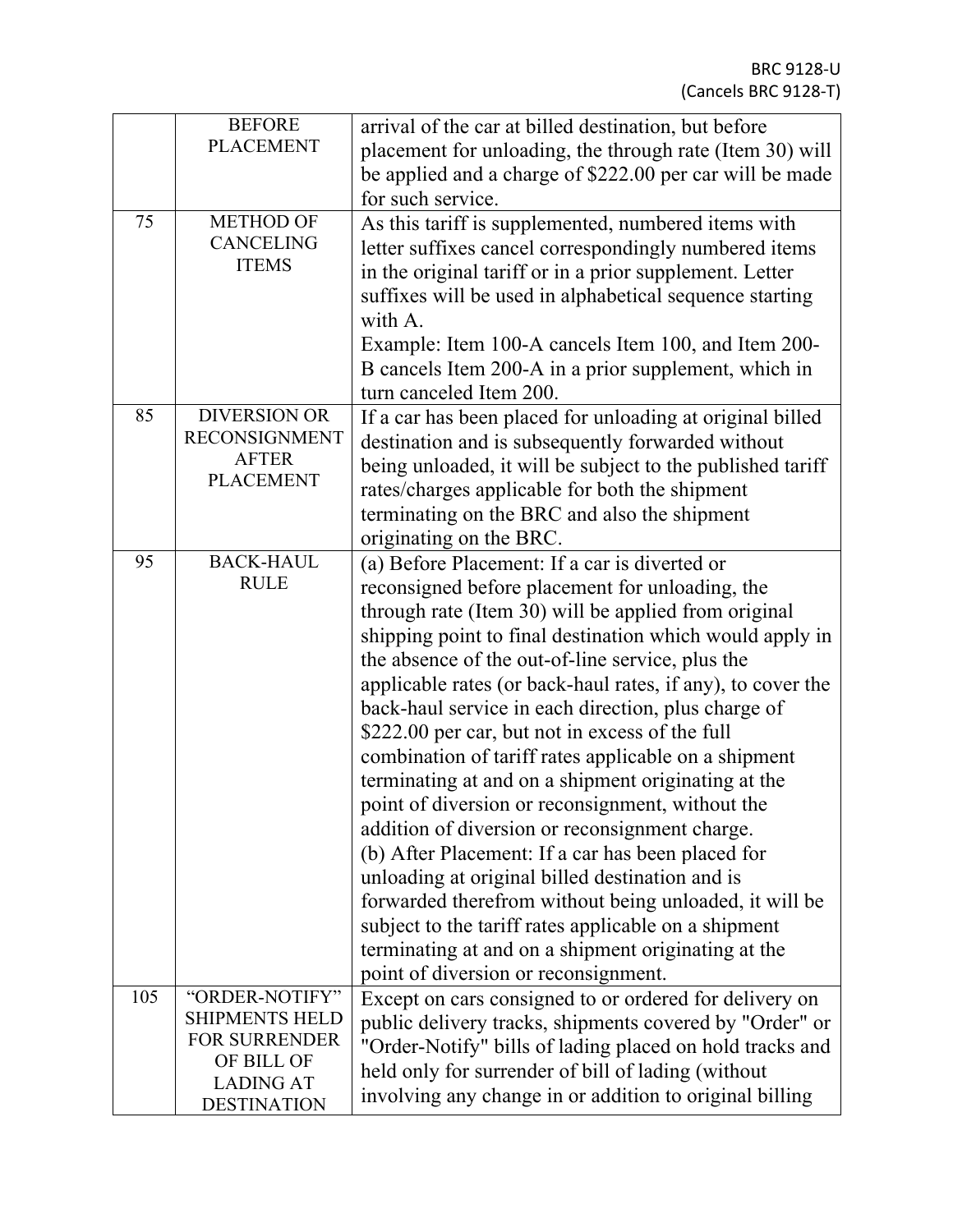|  | instructions) and necessitating subsequent movement of<br>the car to place of delivery, will be subject to the<br>following:                                                                                                                                                                                                                                                                                                                                                                                                                                                                                                           |
|--|----------------------------------------------------------------------------------------------------------------------------------------------------------------------------------------------------------------------------------------------------------------------------------------------------------------------------------------------------------------------------------------------------------------------------------------------------------------------------------------------------------------------------------------------------------------------------------------------------------------------------------------|
|  | (a) No charge will be made if bill of lading is<br>surrendered to local freight agent or other other<br>authorized representative at destination direct by<br>consignee or owner, or indemnity bond executed in lieu<br>thereof or other satisfactory assurance given carrier (see<br>Note 2) in time to permit instructions to move the cars<br>to be given to the yard employees prior to the<br>expiration of 24 hours after the first 7:00 A.M. after the<br>day on which notice of arrival is sent, or given to the<br>consignee or party entitled to receive same. (See<br>Exceptions 1 and 2 and Notes 1, 2, and 3).            |
|  | (b) A charge of \$222.00 per car will be made if bill of<br>lading is not surrendered to local freight agent or other<br>authorized representative at destination direct by<br>consignee or owner, or indemnity bond executed in lieu<br>thereof, or other satisfactory assurance given carrier<br>(see Note 2) in time to permit instructions to move the<br>car to be given yard employees prior to the expiration<br>of 24 hours after the first 7:00 A.M. after the day on<br>which notice of arrival is sent, or given, to the<br>consignee or party entitled to receive same. (See<br>Exceptions 1 and 2 and Notes 1, 2, and 3). |
|  | EXCEPTION 1.-If bill of lading or indemnity bond or<br>other satisfactory assurance in lieu of the original bill of<br>lading is not surrendered to local freight agent or other<br>authorized representative at destination direct by<br>consignee or owner, but is surrendered to agent at<br>billing point or other authorized representative at other<br>than destination, the following charges will be assessed:                                                                                                                                                                                                                 |
|  | (a) If bill of lading or indemnity bond or other<br>satisfactory assurance in lieu of the original bill of<br>lading is surrendered in time to permit instructions to<br>be transmitted so as to reach yard employees at<br>destination prior to the expiration of 24 hours after the<br>first 7:00 A.M. after the day on which notice of arrival                                                                                                                                                                                                                                                                                      |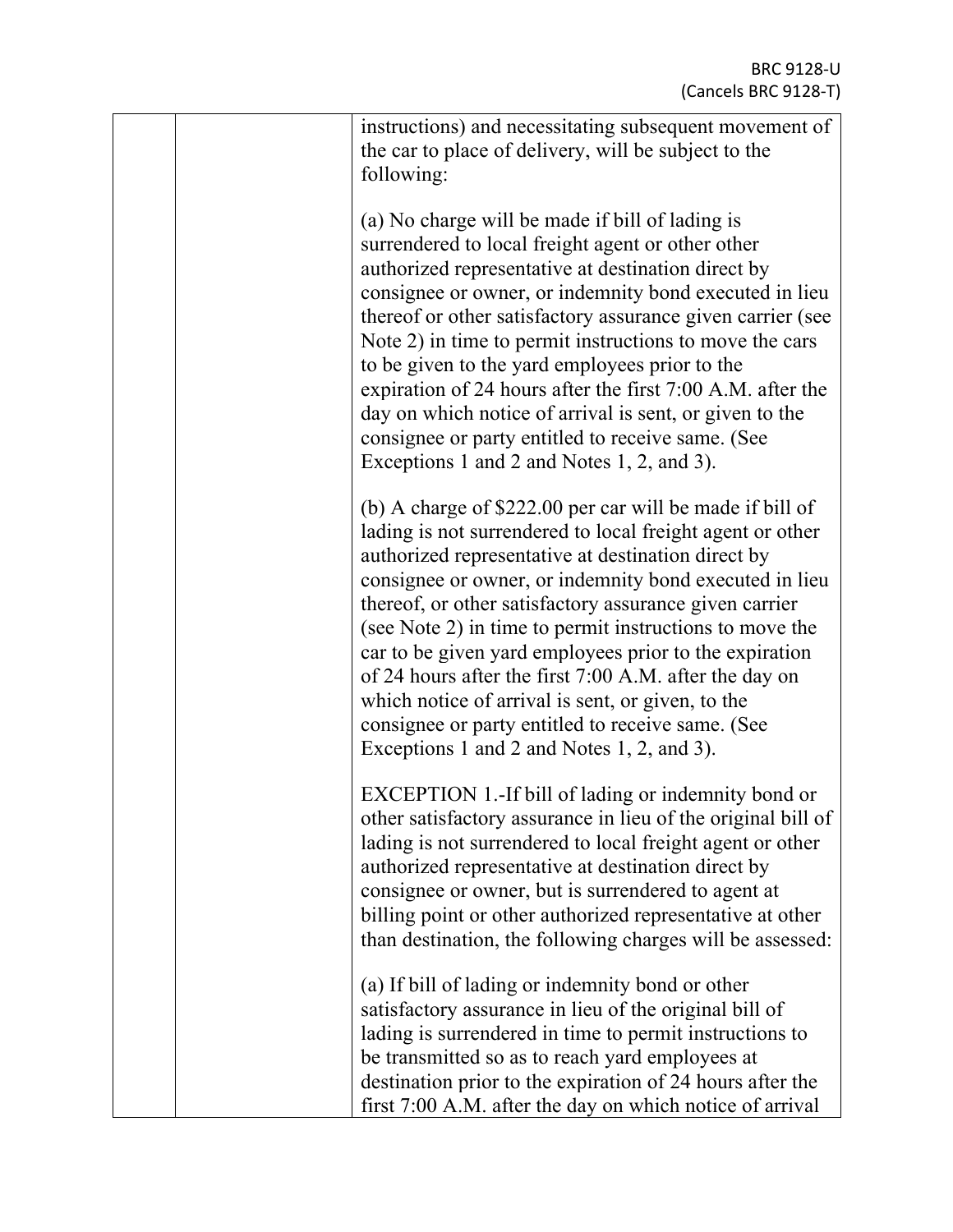| is sent, or given, to the consignee or party entitled to<br>receive same, \$111.00 per car. (See Note 1).                                                                                                                                                                                                                                                                                                                                                                                                           |
|---------------------------------------------------------------------------------------------------------------------------------------------------------------------------------------------------------------------------------------------------------------------------------------------------------------------------------------------------------------------------------------------------------------------------------------------------------------------------------------------------------------------|
| (b) If bill of lading or indemnity bond or other<br>satisfactory assurance in lieu of the original bill of<br>lading is not received in time to permit instructions to<br>be transmitted so as to reach yard employees at<br>destination prior to the expiration of 24 hours after the<br>first 7:00 A.M. after the day on which notice of arrival<br>is sent, or given, to the consignee or party entitled to<br>receive same \$222.00 per car. (See Note 1.).                                                     |
| EXCEPTION 2.-When a single change in the name of<br>the consignor and/or consignee at destination (and/or a<br>single change in or a single addition to the designation<br>of place of delivery at destination) is made after arrival<br>at destination, and bill of lading is surrendered at the<br>time such order is given, the provisions of this rule will<br>not apply except as provided in Exception 1. Rules and<br>charges provided in Item 70 will apply.                                                |
| NOTE 1.-In computing time, Sundays and legal<br>holidays (National, State and Municipal), but not half-<br>holidays, will be excluded. When a legal holiday falls<br>on Sunday, the following Monday will be excluded.                                                                                                                                                                                                                                                                                              |
| NOTE 2.-When the original bill of lading covering an<br>"Order-Notify" shipment is not available, the shipment<br>may be delivered upon an indemnity bond (either<br>individual or blanket), or other satisfactory security in<br>lieu of the bill of lading; provided that where a bond is<br>executed a condition of the same shall be that the bill of<br>lading will be obtained and surrendered immediately<br>upon receipt of advice by the party executing the same<br>that the bill of lading is available. |
| It is not intended that the provisions of this Note will in<br>any way modify the application of Rule 7 of the<br>Uniform Freight Classification UFC 6000-Series,<br>issued by National Railroad Freight Committee, Agent.                                                                                                                                                                                                                                                                                          |
| NOTE 3.-This rule applies on all freight shipped at                                                                                                                                                                                                                                                                                                                                                                                                                                                                 |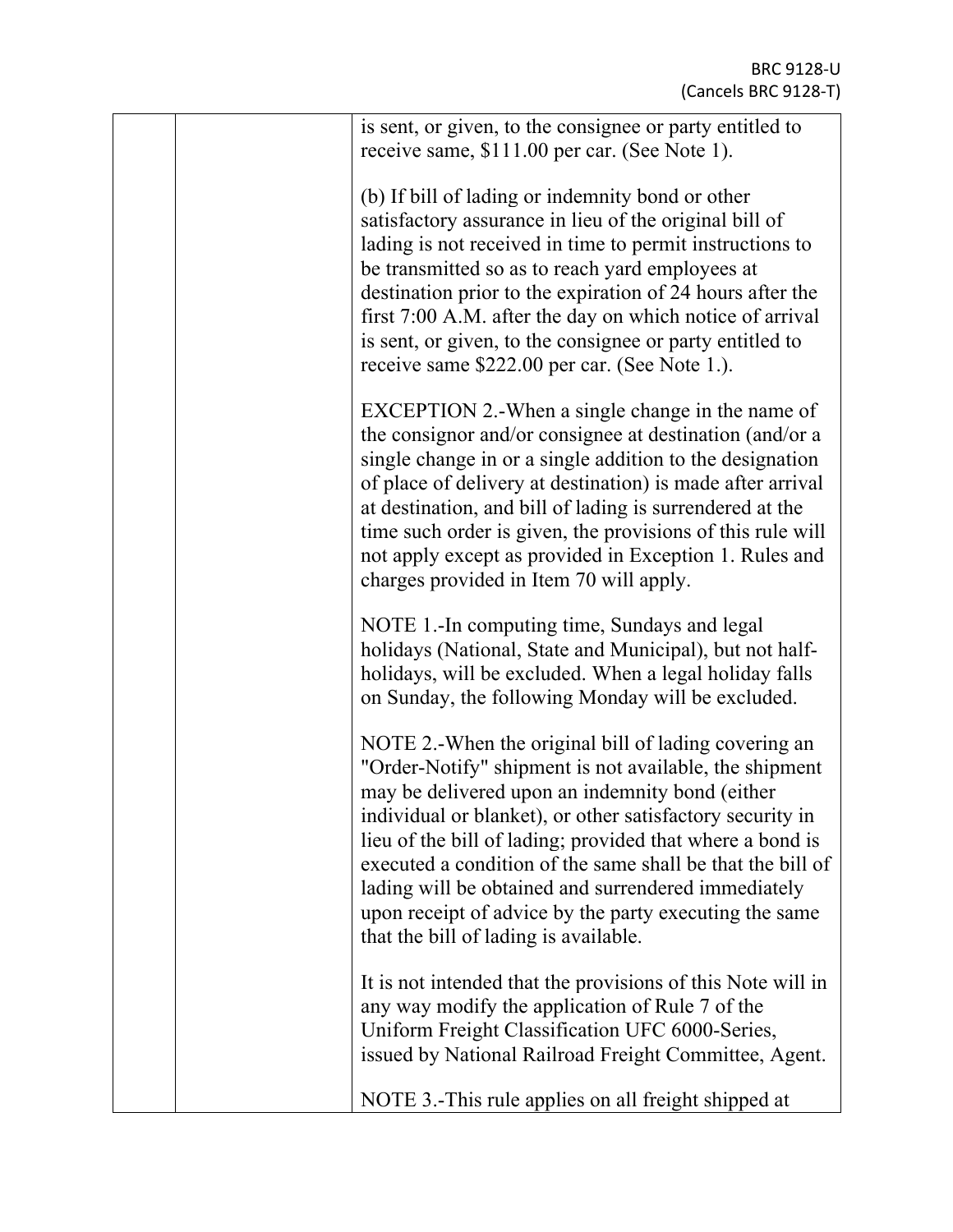|     |                                                                                                                                                                           | carload, less than carload or any quantity rating when a<br>car is provided for the movement or delivery of such<br>shipments, when consigned to or ordered for delivery to<br>other than public delivery tracks, and where such                                                                                                                                                                                                                                                                                                                                                                                                                                                                                                                                                                                                                                                                                                                                                                                                                                                                                                                                                                   |
|-----|---------------------------------------------------------------------------------------------------------------------------------------------------------------------------|----------------------------------------------------------------------------------------------------------------------------------------------------------------------------------------------------------------------------------------------------------------------------------------------------------------------------------------------------------------------------------------------------------------------------------------------------------------------------------------------------------------------------------------------------------------------------------------------------------------------------------------------------------------------------------------------------------------------------------------------------------------------------------------------------------------------------------------------------------------------------------------------------------------------------------------------------------------------------------------------------------------------------------------------------------------------------------------------------------------------------------------------------------------------------------------------------|
|     |                                                                                                                                                                           | freight is actually delivered in such car, to one                                                                                                                                                                                                                                                                                                                                                                                                                                                                                                                                                                                                                                                                                                                                                                                                                                                                                                                                                                                                                                                                                                                                                  |
|     |                                                                                                                                                                           | consignee at one destination, regardless of weight                                                                                                                                                                                                                                                                                                                                                                                                                                                                                                                                                                                                                                                                                                                                                                                                                                                                                                                                                                                                                                                                                                                                                 |
|     |                                                                                                                                                                           | thereof.                                                                                                                                                                                                                                                                                                                                                                                                                                                                                                                                                                                                                                                                                                                                                                                                                                                                                                                                                                                                                                                                                                                                                                                           |
| 110 | <b>SHIPMENTS ON</b><br><b>STRAIGHT BILLS</b><br>OF LADING HELD<br><b>AT DESTINATION</b><br><b>FOR SURRENDER</b><br>OF BILL OF<br><b>LADING OR</b><br><b>WRITTEN ORDER</b> | Except on cars consigned to or ordered for delivery on<br>public delivery tracks, shipments covered by straight<br>bills of lading showing consignment to one party with<br>instructions therein, or on which instructions are<br>otherwise given to:<br>(1) Notify or advise another party and deliver only<br>upon surrender of written order, or                                                                                                                                                                                                                                                                                                                                                                                                                                                                                                                                                                                                                                                                                                                                                                                                                                                |
|     |                                                                                                                                                                           | (2) Deliver only upon surrender of the original bill of<br>lading, or when<br>(3) Consigned in any other manner which imposes<br>upon the carrier the obligation not to make delivery<br>except upon surrender of original bill of lading or<br>written order (placed on hold tracks and held only for<br>surrender of bill of lading, or written order), as the case<br>may be (without involving any change in or addition to<br>original billing instructions) and necessitating<br>subsequent movement of the car to place of delivery,<br>will be subject to the following:<br>(a) No charge will be made if bill of lading or written<br>order, as the case may be, is surrendered to local freight<br>agent or other authorized representative at destination<br>direct by consignee or owner, or indemnity bond<br>executed in lieu thereof or other satisfactory assurance<br>given carrier (see Note 2) in time to permit instructions<br>to move the car to be given the yard employees prior to<br>the expiration of 24 hours after the first 7:00 A.M. after<br>the day on which notice of arrival is sent, or given, to<br>the consignee or party entitled to receive the same. (See |
|     |                                                                                                                                                                           | Exceptions 1 and 2 and Notes 1, 2, and 3).<br>(b) A charge of \$222.00 per car will be made if bill of<br>lading or written order, as the case may be, is not<br>surrendered to local freight agent or other authorized<br>representative at destination direct by consignee or                                                                                                                                                                                                                                                                                                                                                                                                                                                                                                                                                                                                                                                                                                                                                                                                                                                                                                                    |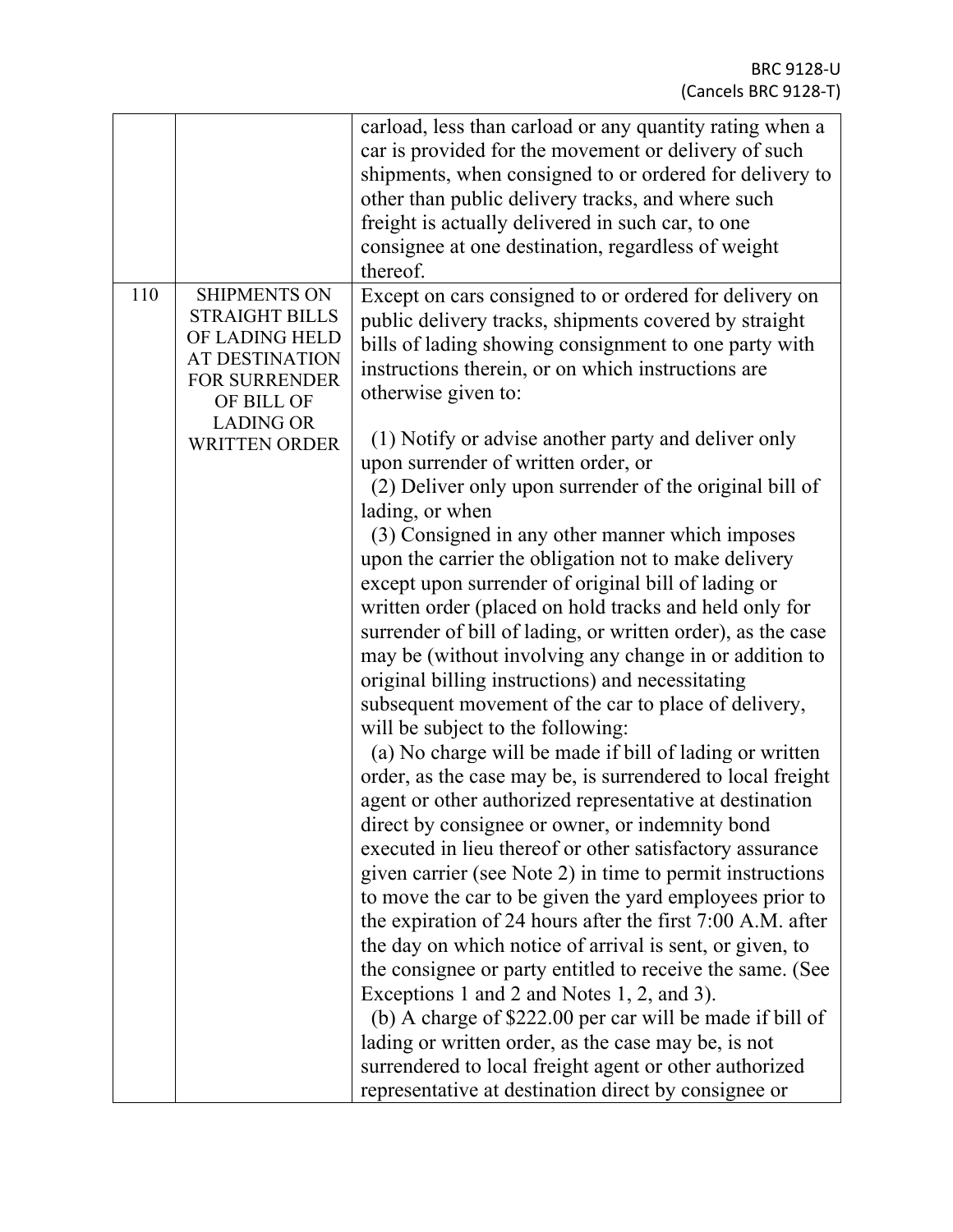| owner, or indemnity bond executed in lieu thereof or<br>other satisfactory assurance given carrier (see Note 2),<br>in time to permit instructions to move the car to be<br>given yard employees prior to the expiration of 24<br>hours after the first 7:00 A.M. after the day on which<br>notice of arrival is sent, or given, to the consignee or<br>party entitled to receive same. (See Exceptions 1 and 2)<br>and Notes $1, 2$ , and $3$ ).                                                                                                                                                                                                                                                                                                                                                                                                                                                                                                                                                                                                                                                                                                                                                                                                                                                                                                                                                                                                                                                                                            |
|----------------------------------------------------------------------------------------------------------------------------------------------------------------------------------------------------------------------------------------------------------------------------------------------------------------------------------------------------------------------------------------------------------------------------------------------------------------------------------------------------------------------------------------------------------------------------------------------------------------------------------------------------------------------------------------------------------------------------------------------------------------------------------------------------------------------------------------------------------------------------------------------------------------------------------------------------------------------------------------------------------------------------------------------------------------------------------------------------------------------------------------------------------------------------------------------------------------------------------------------------------------------------------------------------------------------------------------------------------------------------------------------------------------------------------------------------------------------------------------------------------------------------------------------|
| EXCEPTION 1.-If bill of lading or written order, as the<br>case may be, or indemnity bond or other satisfactory<br>assurance in lieu of the original bill of lading, or written<br>order, is not surrendered to local freight agent or other<br>authorized representative at destination direct by<br>consignee or owner, but is surrendered to agent at<br>billing point or other authorized representative at other<br>than destination, the following charges will be assessed:<br>(a) If bill of lading or written order, as the case may be,<br>or indemnity bond or other satisfactory assurance in<br>lieu of the original bill of lading or written order, is<br>surrendered in time to permit instructions to be<br>transmitted so as to reach yard employees at destination<br>prior to the expiration of 24 hours after the first 7:00<br>A.M. after the day on which notice of arrival is sent, or<br>given, to the consignee or party entitled to receive<br>same, \$111.00 per car. (See Note 1).<br>(b) If bill of lading or written order, as the case may be,<br>or indemnity bond or other satisfactory assurance in<br>lieu of the original bill of lading or written order is not<br>received in time to permit instructions to be transmitted<br>so as to reach yard employees at destination prior to the<br>expiration of 24 hours after the first 7:00 A.M. after the<br>day on which notice of arrival is sent, or given, to the<br>consignee or party entitled to receive same, \$222.00 per<br>car. (See Note 1). |
| EXCEPTION 2.-When a single change in the name of<br>consignor and/or consignee at destination and/or a<br>single change in or a single addition to the designation<br>of place of delivery at destination is made after arrival<br>at destination, and bill of lading, or written order is                                                                                                                                                                                                                                                                                                                                                                                                                                                                                                                                                                                                                                                                                                                                                                                                                                                                                                                                                                                                                                                                                                                                                                                                                                                   |